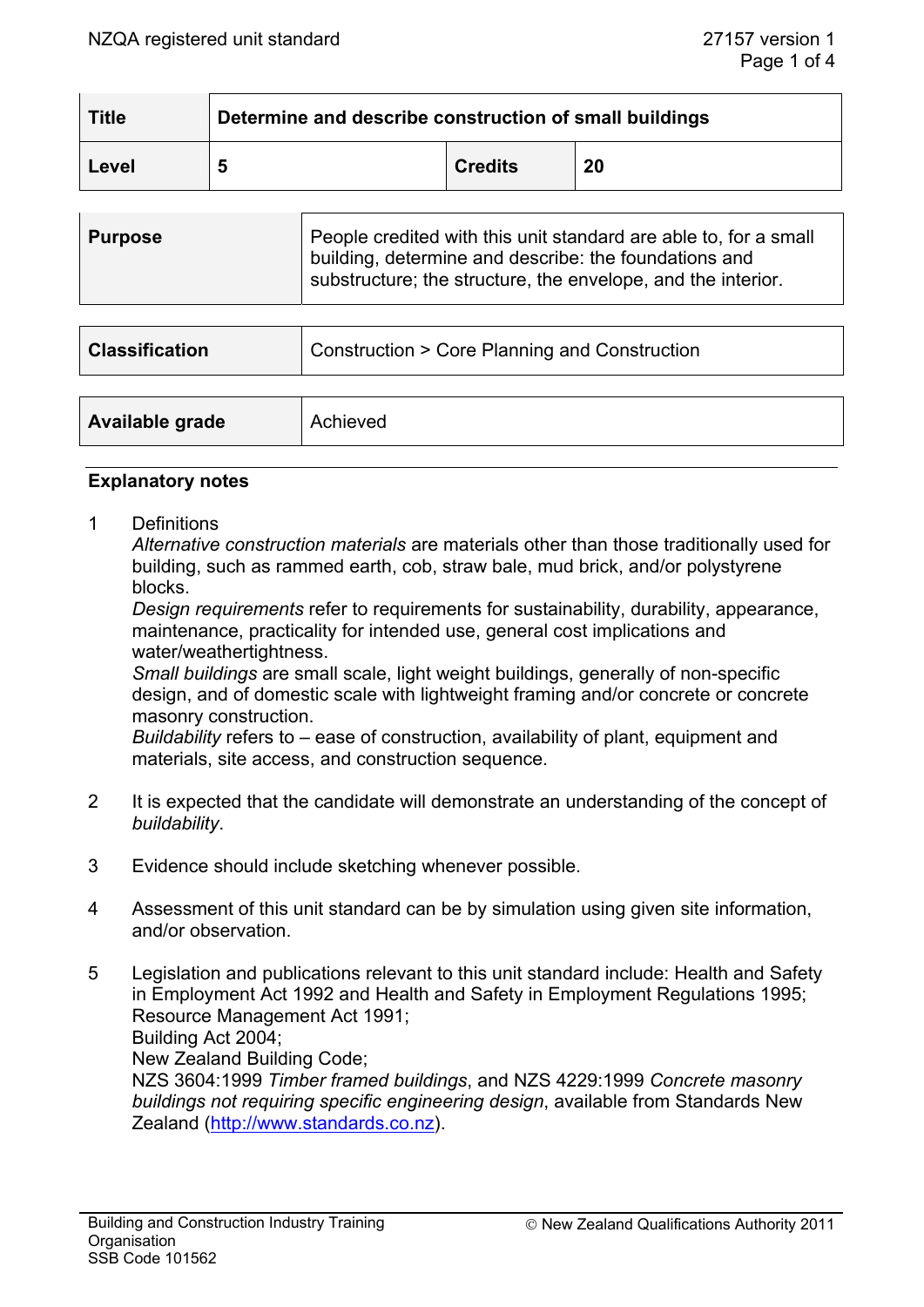6 It is recommended that the outcomes of this unit standard be achieved in conjunction with Unit 9663, *Demonstrate knowledge of a research/feasibility study of a site*.

# **Outcomes and evidence requirements**

# **Outcome 1**

Determine and describe the foundations and substructure for a small building.

### **Evidence requirements**

- 1.1 Description addresses geotechnical factors.
- 1.2 Description is in accordance with building use and design requirements.
- 1.3 Construction process is explained in terms of site constraints, materials, and time and general cost implications.

Range materials – timber, concrete, steel.

### **Outcome 2**

Determine and describe the structure of a small building of non-specific design.

# **Evidence requirements**

- 2.1 Description includes provision for services, materials, cladding and finishes.
- 2.2 Description is in accordance with building use and design requirements.
- 2.3 Construction process is explained in terms of site constraints, materials, and time and general cost implications.
	- Range materials timber, in-situ reinforced concrete, concrete masonry blockwork.

# **Outcome 3**

Determine and describe the structure of a small building of specific design.

# **Evidence requirements**

- 3.1 Description includes provision for services, materials, cladding and finishes.
- 3.2 Description is in accordance with building use and design requirements.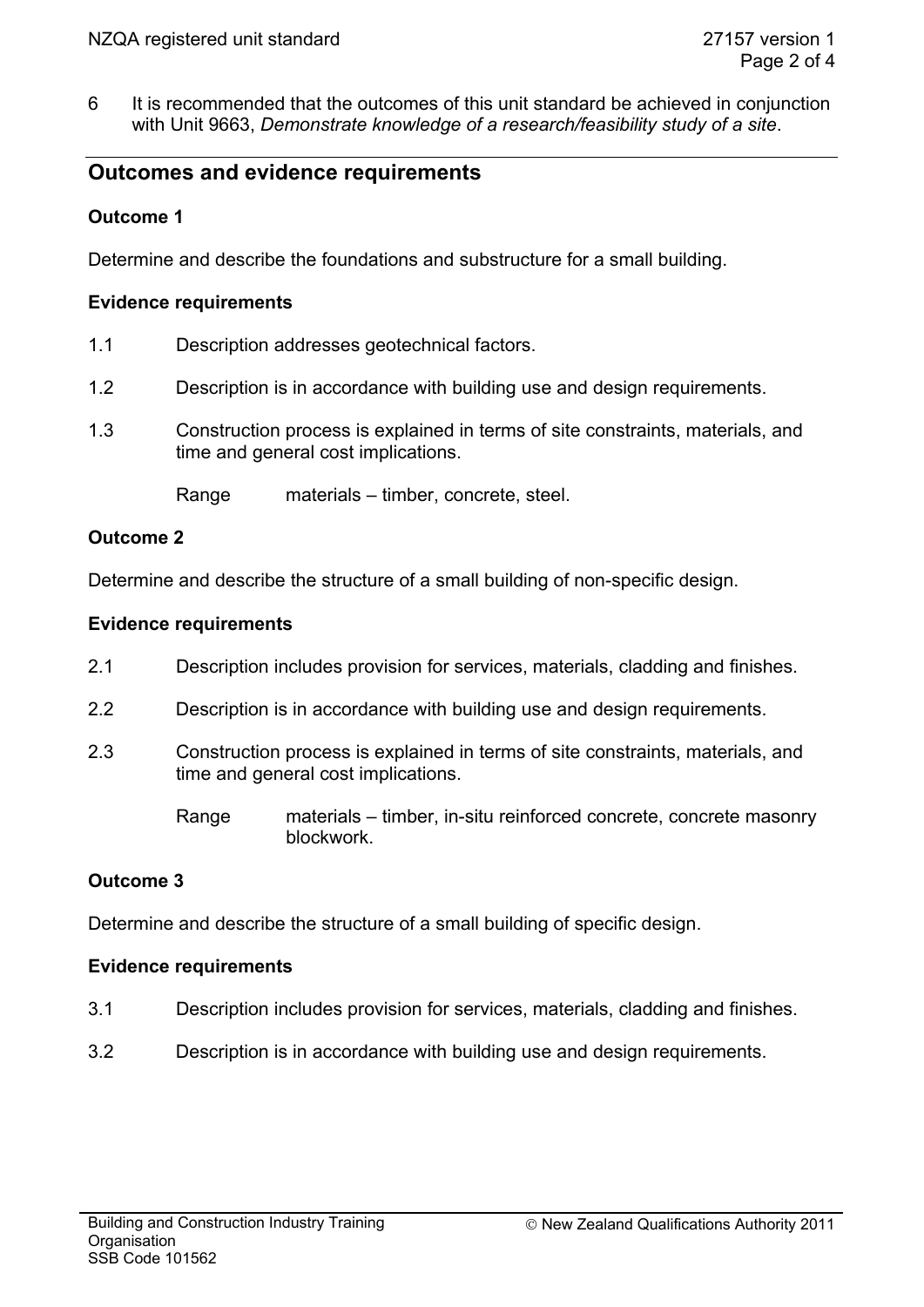- 3.3 Construction process is explained in terms of site constraints, materials, and time and general cost implications.
	- Range materials timber, structural steel, reinforced concrete, steel stud, concrete masonry blockwork, any alternative construction materials.

# **Outcome 4**

Determine and describe the envelope of a small building.

#### **Evidence requirements**

4.1 Selection and design for wall and roof claddings and openings matches the characteristics of the required structure.

> Range materials, four of – timber, rendering, metal sheet, cellulose cement, masonry, concrete, glass.

- 4.2 Design principles of typical cladding jointing systems are described in terms of sealants, flashings, and compatibility and jointing between systems.
- 4.3 Description includes provision for services, materials, and finishes.
- 4.4 Description is in accordance with building use and design requirements.
- 4.5 Construction process is explained in terms of site constraints, materials, and time and general cost implications.
	- Range materials, four of timber, rendering, metal sheet, cellulose cement, masonry, concrete, glass.

### **Outcome 5**

Determine and describe the interior of a small building.

Range linings, joinery, fitments.

### **Evidence requirements**

- 5.1 Selection of the interior matches the characteristics of the required structure.
- 5.2 Description matches or exceeds the regulatory requirements that apply to the approved solutions.
- 5.3 Description includes provision for services, materials, and finishes.
- 5.4 Construction process is explained in terms of site constraints, materials, and time and general cost implications.